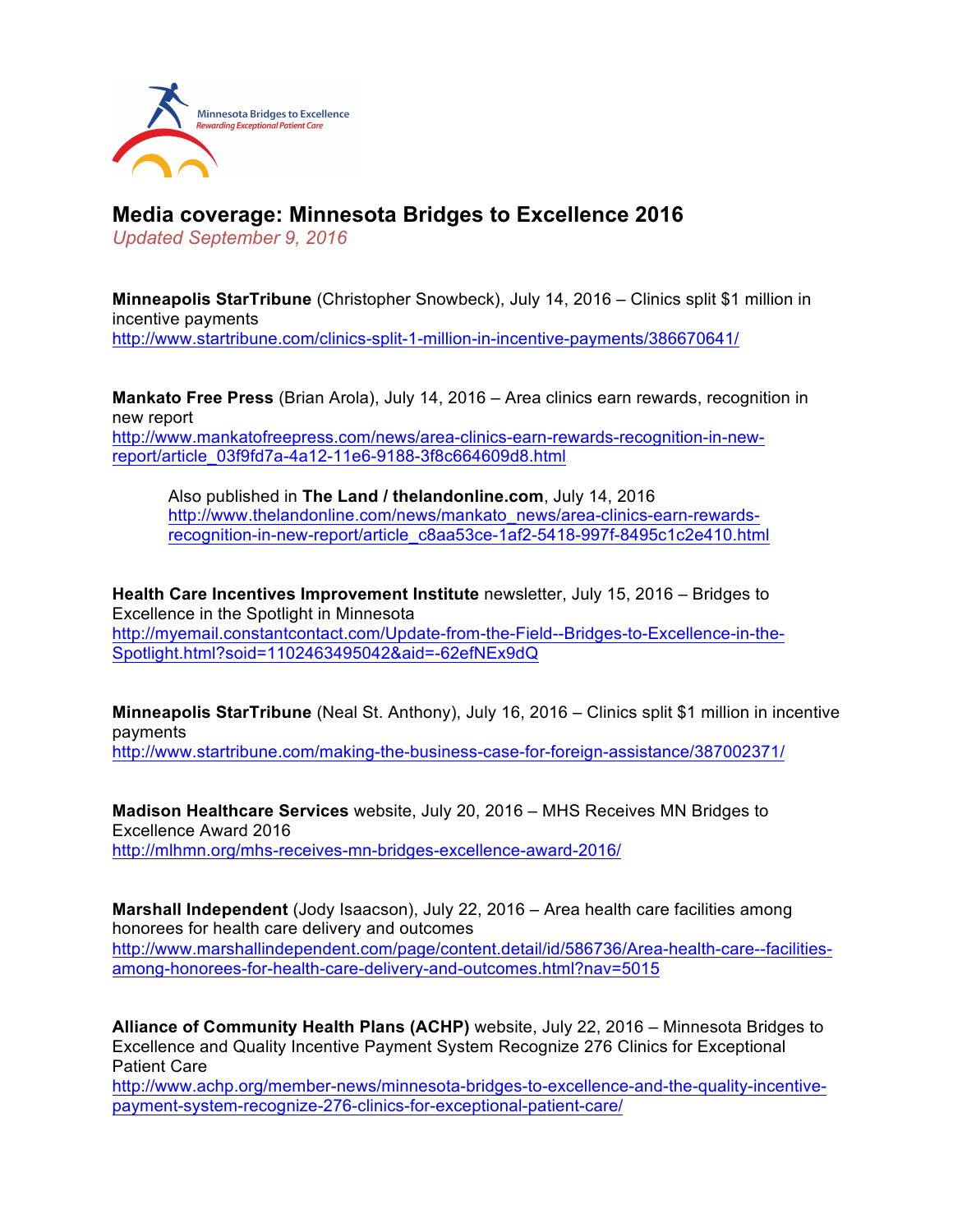**Fargo Forum**, July 23, 2016 – Business Digest: Sanford, Essentia Health named top performers http://www.inforum.com/business/4078003-business-digest-july-23-2016

**Pioneer Press**, July 24, 2016 – Business People / Health http://www.twincities.com/2016/07/23/business-people-sunday-july-24/

**West Central Tribune – Willmar** (Anne Polta), August 1, 2016 – Area clinics rewarded for quality care http://www.wctrib.com/news/local/4085430-area-clinics-rewarded-quality-care

**SunThisWeek online – Apple Valley, southern metro/Dakota County**, August 3, 2016 – Business Buzz for the Week of August 5: Farmington clinic honored http://sunthisweek.com/2016/08/03/business-buzz-for-the-week-of-aug-5/

**Mille Lacs County Times,** August 4, 2016 – Fairview Clinics – Princeton honored for excellent patient care http://millelacscountytimes.com/2016/08/04/fairview-clinics-princeton-honored-for-excellentpatient-care/

Also published in the **Princeton Union-Eagle**, August 4, 2016 – Fairview Clinics – Princeton honored for excellent patient care http://unioneagle.com/2016/08/04/fairview-clinics-princeton-honored-for-excellentpatient-care/

**Eden Prairie News** (online), August 5, 2016 – Fairview Clinics – Eden Prairie gets award http://www.swnewsmedia.com/eden\_prairie\_news/news/business/briefs/fairview-clinics-edenprairie-gets-award/article\_c4cd02ed-43f3-5568-bb1b-941f6d8aa7a0.html

**Fillmore County Journal,** August 8, 2016 – Mabel Clinic recognized for diabetes care http://fillmorecountyjournal.com/single.php?article\_id=38524

**NorthfieldNews.com,** August 10, 2016 – Northfield Hospital & Clinics honored for diabetes and vascular disease care http://www.southernminn.com/northfield\_news/news/article\_e299cb66-2c59-5136-8535- 66e870468a46.html

**ABC Newspapers** (Anoka, Blaine), August 11, 2016 – Local Fairview clinics receive awards http://abcnewspapers.com/2016/08/11/local-fairview-clinics-receive-awards/

**Brainerd Dispatch,** August 14, 2016 – Business notes: Essentia Health clinics receive Bridges to Excellence http://www.brainerddispatch.com/news/business/4093733-business-notes-aug-14